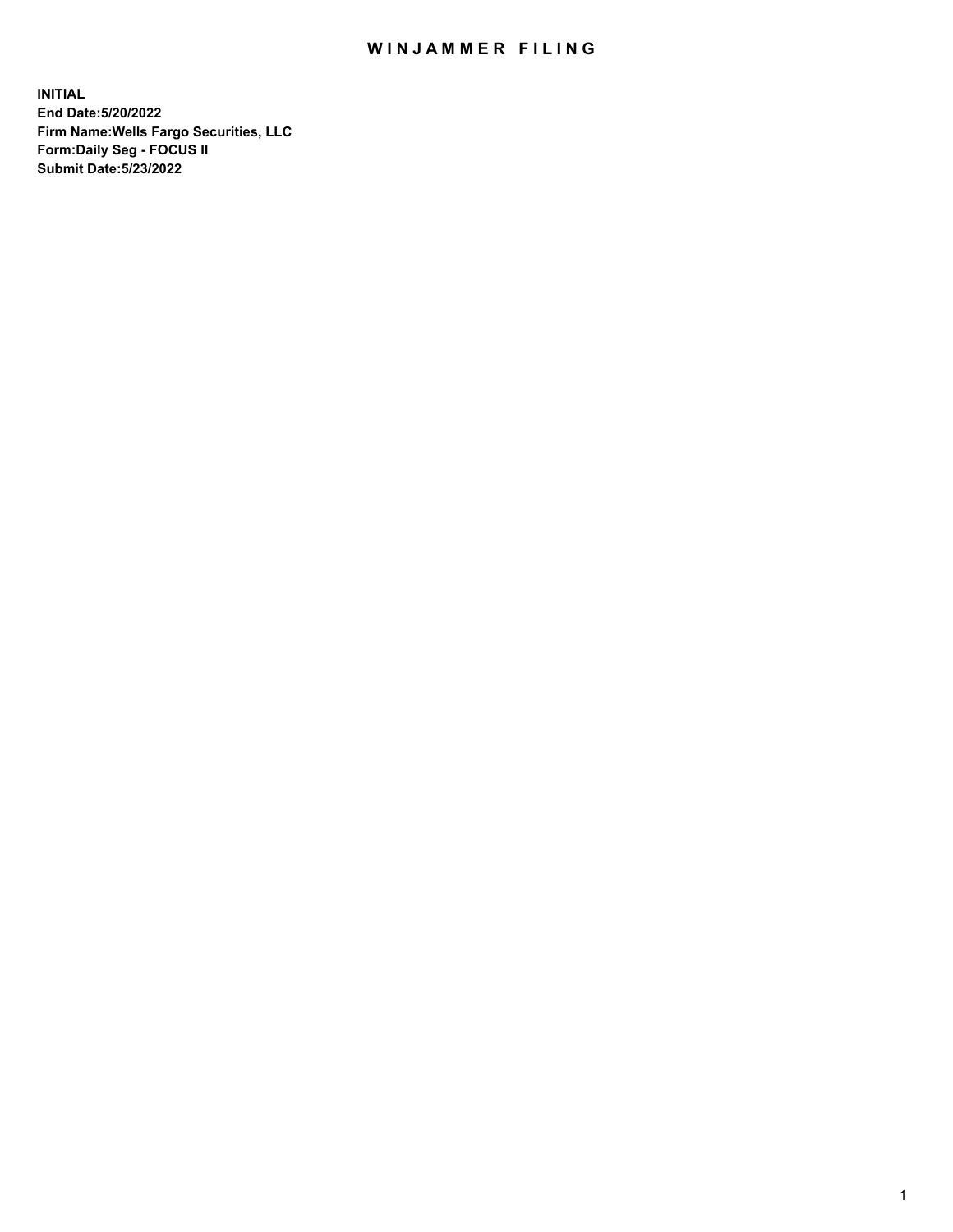**INITIAL End Date:5/20/2022 Firm Name:Wells Fargo Securities, LLC Form:Daily Seg - FOCUS II Submit Date:5/23/2022 Daily Segregation - Cover Page**

| Name of Company                                                                                                                                                                                                                                                                                                                | <b>Wells Fargo Securities LLC</b>                          |
|--------------------------------------------------------------------------------------------------------------------------------------------------------------------------------------------------------------------------------------------------------------------------------------------------------------------------------|------------------------------------------------------------|
| <b>Contact Name</b>                                                                                                                                                                                                                                                                                                            | <b>James Gnall</b>                                         |
| <b>Contact Phone Number</b>                                                                                                                                                                                                                                                                                                    | 917-699-6822                                               |
| <b>Contact Email Address</b>                                                                                                                                                                                                                                                                                                   | james.w.gnall@wellsfargo.com                               |
| FCM's Customer Segregated Funds Residual Interest Target (choose one):<br>a. Minimum dollar amount: ; or<br>b. Minimum percentage of customer segregated funds required:% ; or<br>c. Dollar amount range between: and; or<br>d. Percentage range of customer segregated funds required between:% and%.                         | 105,000,000<br><u>0</u><br>0 <sub>0</sub><br>00            |
| FCM's Customer Secured Amount Funds Residual Interest Target (choose one):<br>a. Minimum dollar amount: ; or<br>b. Minimum percentage of customer secured funds required:%; or<br>c. Dollar amount range between: and; or<br>d. Percentage range of customer secured funds required between:% and%.                            | 30,000,000<br><u>0</u><br>0 <sub>0</sub><br>0 <sub>0</sub> |
| FCM's Cleared Swaps Customer Collateral Residual Interest Target (choose one):<br>a. Minimum dollar amount: ; or<br>b. Minimum percentage of cleared swaps customer collateral required:% ; or<br>c. Dollar amount range between: and; or<br>d. Percentage range of cleared swaps customer collateral required between:% and%. | 355,000,000<br><u>0</u><br>00<br>00                        |

Attach supporting documents CH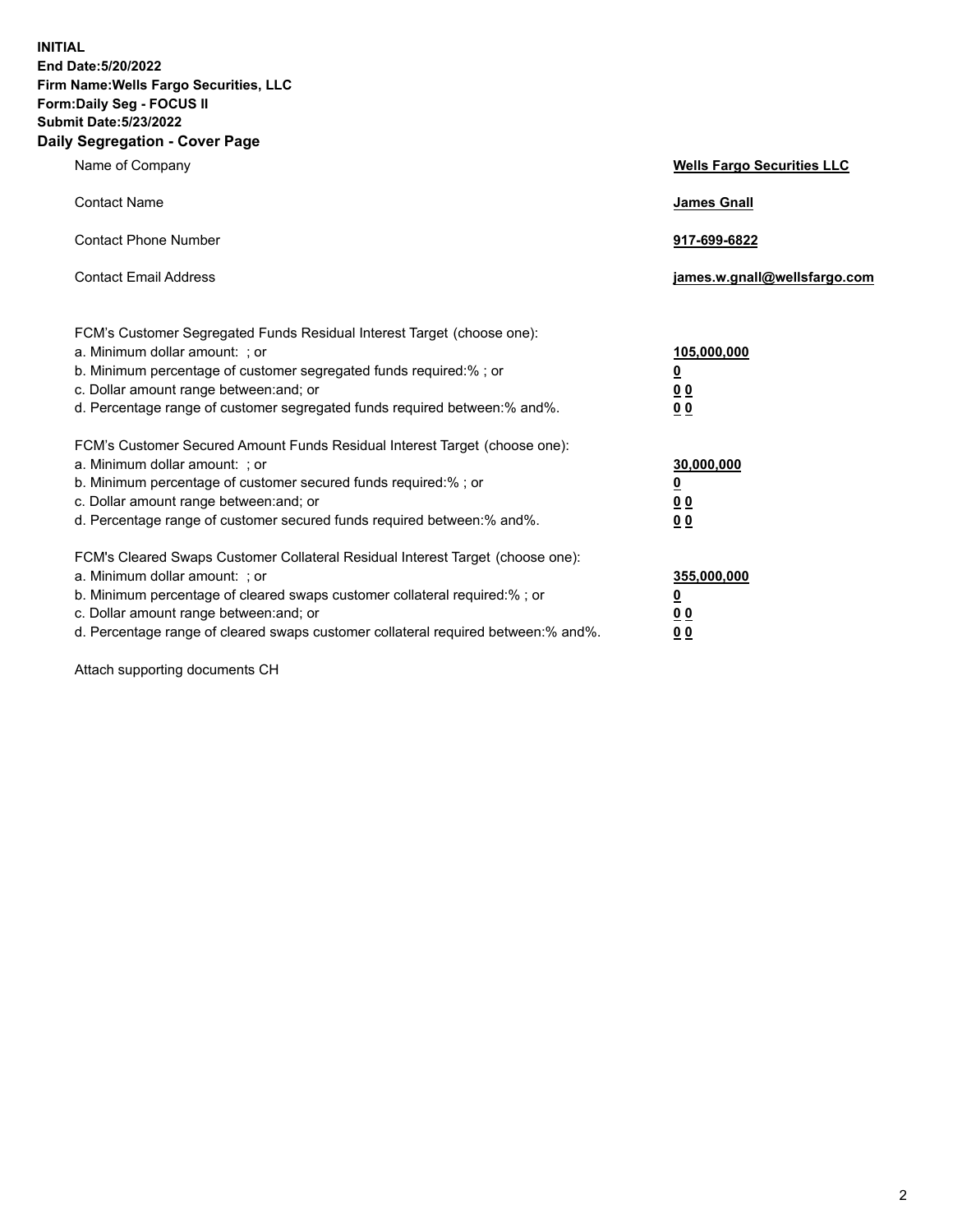**INITIAL End Date:5/20/2022 Firm Name:Wells Fargo Securities, LLC Form:Daily Seg - FOCUS II Submit Date:5/23/2022 Daily Segregation - Secured Amounts** Foreign Futures and Foreign Options Secured Amounts Amount required to be set aside pursuant to law, rule or regulation of a foreign government or a rule of a self-regulatory organization authorized thereunder 1. Net ledger balance - Foreign Futures and Foreign Option Trading - All Customers

- 
- B. Securities (at market) **409,043,723** [7317]
- 2. Net unrealized profit (loss) in open futures contracts traded on a foreign board of trade **-215,345,786** [7325]
- 3. Exchange traded options
	- a. Market value of open option contracts purchased on a foreign board of trade **237,330** [7335]
	- b. Market value of open contracts granted (sold) on a foreign board of trade **0** [7337]
- 4. Net equity (deficit) (add lines 1. 2. and 3.) **723,693,792** [7345]
- 5. Account liquidating to a deficit and account with a debit balances gross amount **63,083,054** [7351] Less: amount offset by customer owned securities **-63,029,535** [7352] **53,519** [7354]
- 6. Amount required to be set aside as the secured amount Net Liquidating Equity Method (add lines 4 and 5)
- 7. Greater of amount required to be set aside pursuant to foreign jurisdiction (above) or line 6.

## FUNDS DEPOSITED IN SEPARATE REGULATION 30.7 ACCOUNTS

- 1. Cash in banks
	- A. Banks located in the United States **70,370,786** [7500]
	- B. Other banks qualified under Regulation 30.7 **67,825,920** [7520] **138,196,706**
- 2. Securities
	- A. In safekeeping with banks located in the United States **457,343,226** [7540]
- B. In safekeeping with other banks qualified under Regulation 30.7 **0** [7560] **457,343,226** [7570]
- 3. Equities with registered futures commission merchants
	-
	-
	- C. Unrealized gain (loss) on open futures contracts **96,758,018** [7600]
	- D. Value of long option contracts **20** [7610]
	- E. Value of short option contracts **0** [7615] **87,842,862** [7620]
- 4. Amounts held by clearing organizations of foreign boards of trade
	- A. Cash **0** [7640]
	- B. Securities **0** [7650]
	- C. Amount due to (from) clearing organization daily variation **0** [7660]
	- D. Value of long option contracts **0** [7670]
	- E. Value of short option contracts **0** [7675] **0** [7680]
- 5. Amounts held by members of foreign boards of trade
	-
	- B. Securities **0** [7710]
	- C. Unrealized gain (loss) on open futures contracts **-350,161,992** [7720]
	- D. Value of long option contracts **237,310** [7730]
	- E. Value of short option contracts **0** [7735] **143,586,790** [7740]
- 6. Amounts with other depositories designated by a foreign board of trade **0** [7760]
- 7. Segregated funds on hand **0** [7765]
- 8. Total funds in separate section 30.7 accounts **826,969,584** [7770]
- 9. Excess (deficiency) Set Aside for Secured Amount (subtract line 7 Secured Statement Page 1 from Line 8)
- 10. Management Target Amount for Excess funds in separate section 30.7 accounts **30,000,000** [7780]
- 11. Excess (deficiency) funds in separate 30.7 accounts over (under) Management Target **73,222,273** [7785]

**0** [7305]

A. Cash **529,758,525** [7315]

**723,747,311** [7355]

## **723,747,311** [7360]

[7530]

 A. Cash **-90,615,671** [7580] B. Securities **81,700,495** [7590]

 A. Cash **493,511,472** [7700] **103,222,273** [7380]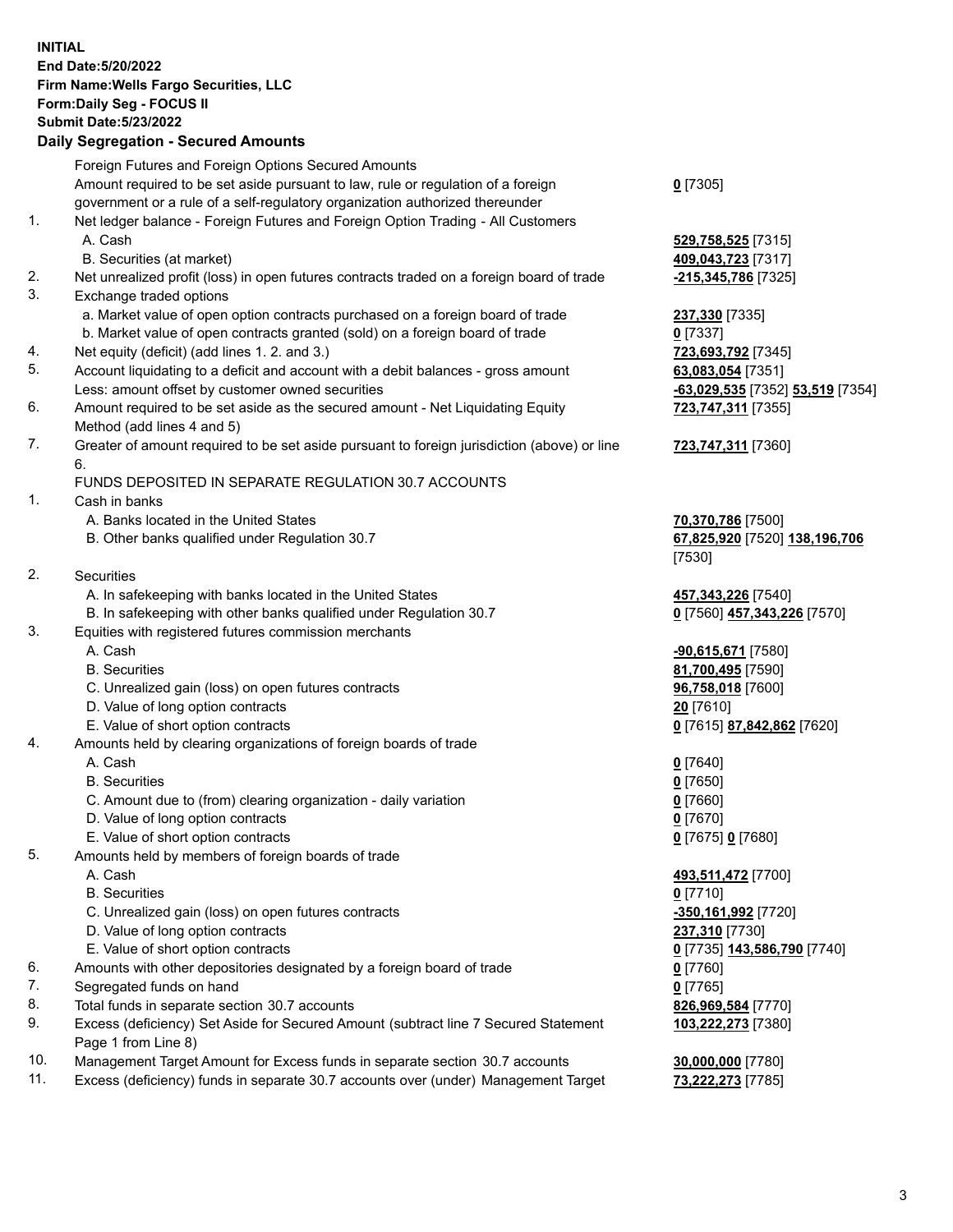**INITIAL End Date:5/20/2022 Firm Name:Wells Fargo Securities, LLC Form:Daily Seg - FOCUS II Submit Date:5/23/2022 Daily Segregation - Segregation Statement** SEGREGATION REQUIREMENTS(Section 4d(2) of the CEAct) 1. Net ledger balance A. Cash **2,904,329,731** [7010] B. Securities (at market) **1,807,134,388** [7020] 2. Net unrealized profit (loss) in open futures contracts traded on a contract market **1,683,573,067** [7030] 3. Exchange traded options A. Add market value of open option contracts purchased on a contract market **6,780,150,430** [7032] B. Deduct market value of open option contracts granted (sold) on a contract market **-6,690,644,032** [7033] 4. Net equity (deficit) (add lines 1, 2 and 3) **6,484,543,584** [7040] 5. Accounts liquidating to a deficit and accounts with debit balances - gross amount **92,666,300** [7045] Less: amount offset by customer securities **-92,666,187** [7047] **113** [7050] 6. Amount required to be segregated (add lines 4 and 5) **6,484,543,697** [7060] FUNDS IN SEGREGATED ACCOUNTS 7. Deposited in segregated funds bank accounts A. Cash **95,446,256** [7070] B. Securities representing investments of customers' funds (at market) **560,515,388** [7080] C. Securities held for particular customers or option customers in lieu of cash (at market) **225,859,359** [7090] 8. Margins on deposit with derivatives clearing organizations of contract markets A. Cash **4,439,059,606** [7100] B. Securities representing investments of customers' funds (at market) **198,938,119** [7110] C. Securities held for particular customers or option customers in lieu of cash (at market) **1,581,275,029** [7120] 9. Net settlement from (to) derivatives clearing organizations of contract markets **-195,290,909** [7130] 10. Exchange traded options A. Value of open long option contracts **6,780,150,430** [7132] B. Value of open short option contracts **-6,690,644,032** [7133] 11. Net equities with other FCMs A. Net liquidating equity **0** [7140] B. Securities representing investments of customers' funds (at market) **0** [7160] C. Securities held for particular customers or option customers in lieu of cash (at market) **0** [7170] 12. Segregated funds on hand **0** [7150] 13. Total amount in segregation (add lines 7 through 12) **6,995,309,246** [7180] 14. Excess (deficiency) funds in segregation (subtract line 6 from line 13) **510,765,549** [7190] 15. Management Target Amount for Excess funds in segregation **105,000,000** [7194] 16. Excess (deficiency) funds in segregation over (under) Management Target Amount Excess **405,765,549** [7198]